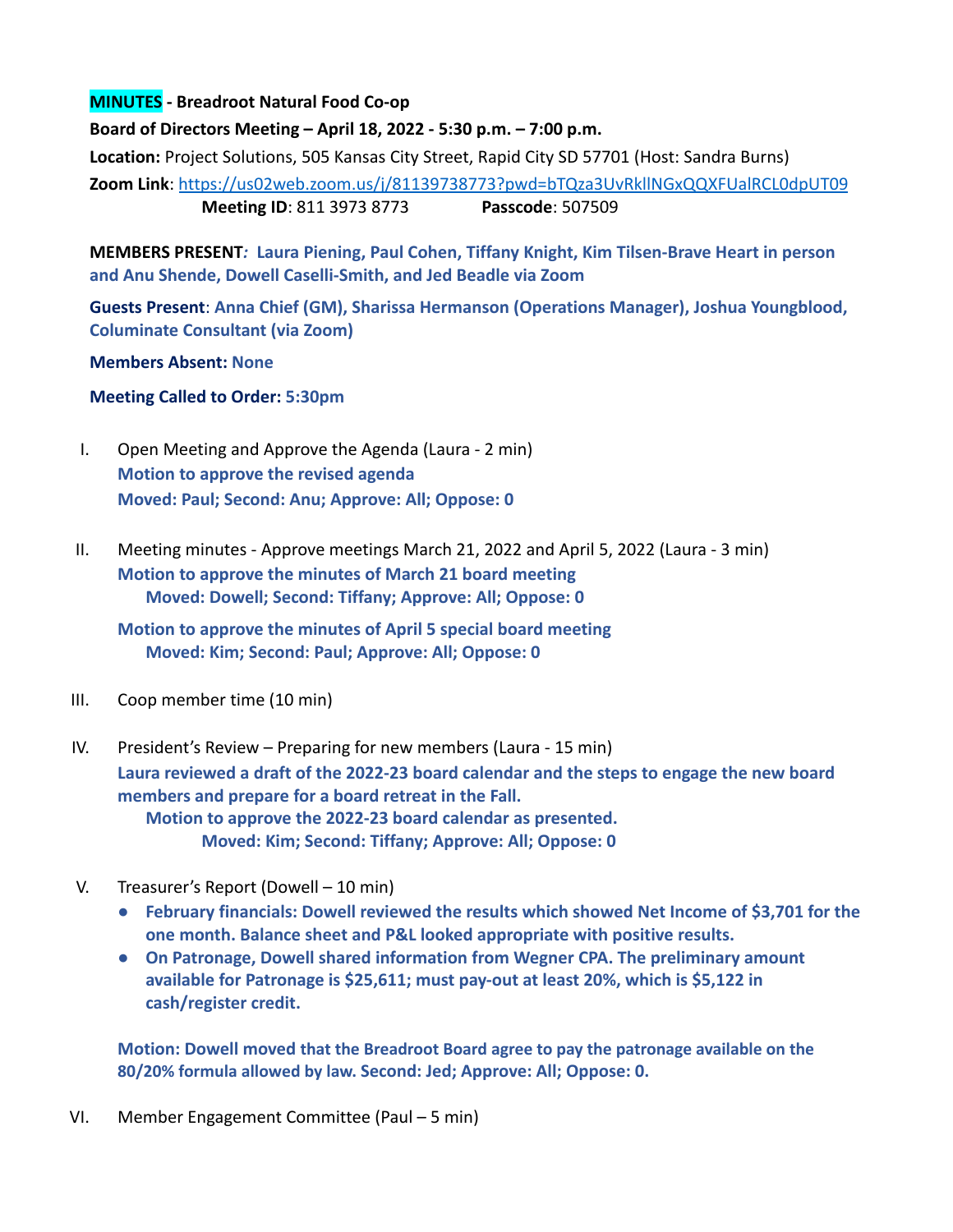- **● Paul reported that logistics and communications are going well to encourage voting in election and Annual Meeting attendance.**
- **● Election begins April 21. Voting booth is ready to go.**
- **● Board members are asked to encourage members to vote and attend Annual Meeting.**
- **● Breadroot will have a booth at Earth Day event at Dahl Art Center on April 22 at 5:30p.**
- VII. Nominating Committee (Tiffany 5 min)

**Motion to approve Tiffany Knight as temporary Secretary for purpose of monitoring board election and certifying election results.**

**Moved: Paul; Second: Jed; Approve: All; Oppose: 0**

**Motion to approve number of active Co-op member at 2,697 for purposes of determining the quorum for elections.**

**Moved: Laura; Second: Kim; Approve: All; Oppose: 0**

VIII. General Manager's Report (Anna – 5 min)

**Breadroot had record sales during the month. Working on curbside shopping and pick-up. Board members expressed a preference for staff to focus on bulk order processing for customers.**

IX. GM Transition Plan (Anna & Sharissa– 30 min)

**Anna reported:**

- **● Transition with Jen They have been meeting with Jen to define the job and have drafted a bookkeeper job description; will determine if RFS can take on more tasks.**
- **● Looking for external IT support**
- **● Training schedule for Sharissa still in development; said they would include QuickBooks**
- **● Document (10-pages) has been created to define GM duties; Anna will walk through the duties with Sharissa.**

**Sharissa plan:**

- **● Improve internal communications**
- **● Review internal procedures and processes**
- **● Update special order system**
- **● Ensure all staff fully trained**
- **● Looking for external IT support; recommends CyberAdvisors**
	- **o Laura asked them to get a quote from a local IT support provider to compare with cost of CyberAdvisors.**
- **● Finalizing job descriptions for bookkeeper so they can adequately define what is needed to support the Co-op**
	- **o Laura voiced concern that we need an experienced, confident bookkeeper for the initial transition and organization of function but may not need that level of expertise after the first few months.**
	- **o Kim suggested we see how much support RFS could provide. This would give us the expertise we need and be consistent with the support they now provide.**
- **● Sharissa accepted board recommendation that office admin support position be a temporary assignment for 4/30-7/30 term.**

Sharissa and Anna left meeting before board vote on Sharissa's appointment and contract.